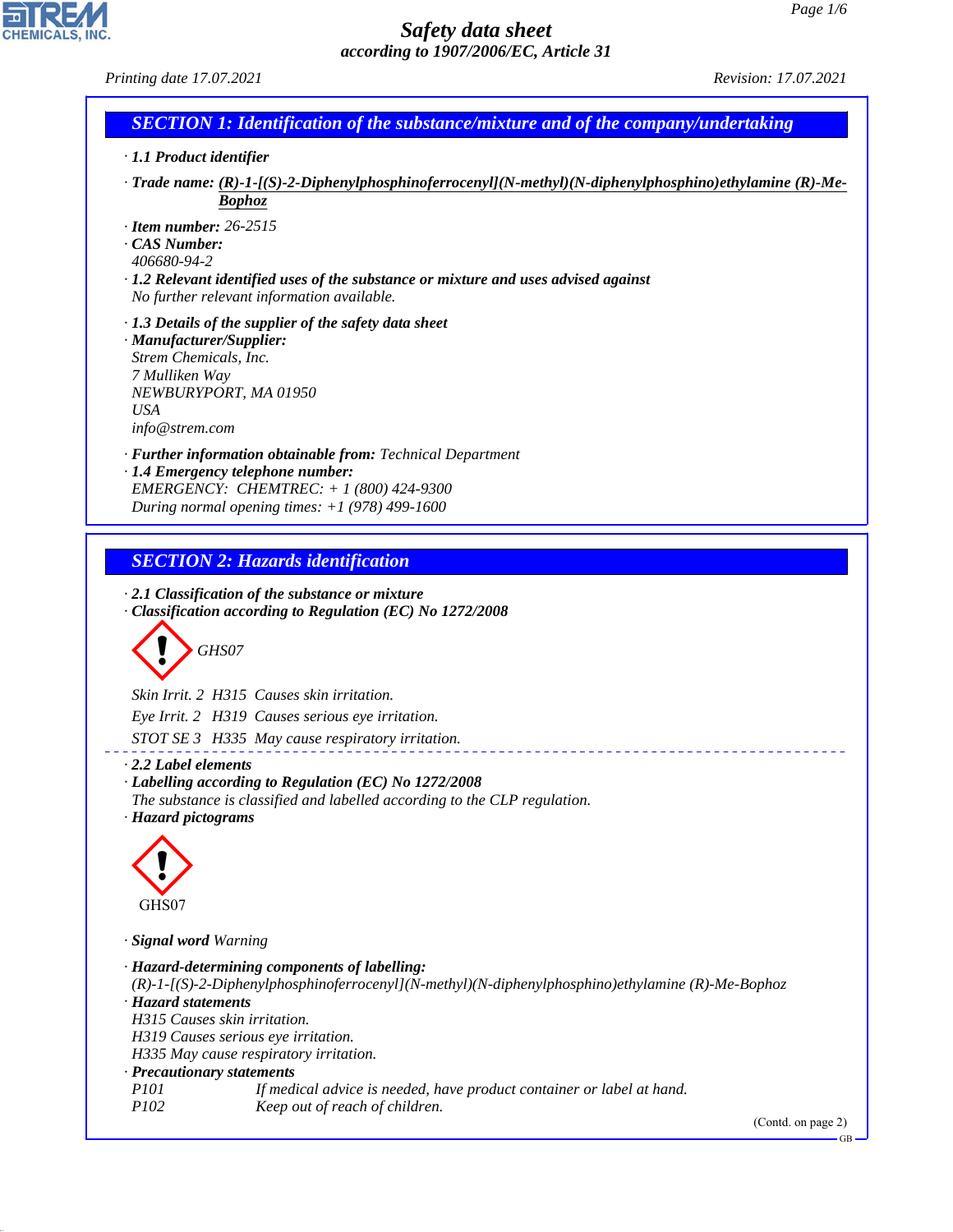*Printing date 17.07.2021 Revision: 17.07.2021*

|                  | (Contd. of page 1)                                                                                                                                 |
|------------------|----------------------------------------------------------------------------------------------------------------------------------------------------|
| <i>P103</i>      | Read label before use.                                                                                                                             |
| P <sub>262</sub> | Do not get in eyes, on skin, or on clothing.                                                                                                       |
| P <sub>280</sub> | Wear protective gloves/protective clothing/eye protection/face protection.                                                                         |
|                  | P305+P351+P338 IF IN EYES: Rinse cautiously with water for several minutes. Remove contact lenses, if<br>present and easy to do. Continue rinsing. |
| $P304 + P340$    | IF INHALED: Remove person to fresh air and keep comfortable for breathing.                                                                         |
| $P403 + P233$    | Store in a well-ventilated place. Keep container tightly closed.                                                                                   |
| <i>P501</i>      | Dispose of contents/container in accordance with local/regional/national/international<br>regulations.                                             |

*· vPvB: Not applicable.*

#### *SECTION 3: Composition/information on ingredients*

- *· 3.1 Chemical characterisation: Substances · CAS No. Description*
- *406680-94-2 (R)-1-[(S)-2-Diphenylphosphinoferrocenyl](N-methyl)(N diphenylphosphino)ethylamine (R)-Me-Bophoz*

#### *SECTION 4: First aid measures*

*· 4.1 Description of first aid measures*

- *· After inhalation: In case of unconsciousness place patient stably in side position for transportation.*
- *· After skin contact: Immediately wash with water and soap and rinse thoroughly.*
- *· After eye contact:*
- *Rinse opened eye for several minutes under running water. If symptoms persist, consult a doctor.*
- *· After swallowing: If symptoms persist consult doctor.*
- *· 4.2 Most important symptoms and effects, both acute and delayed No further relevant information available.*
- *· 4.3 Indication of any immediate medical attention and special treatment needed*

*No further relevant information available.*

#### *SECTION 5: Firefighting measures*

- *· 5.1 Extinguishing media*
- *· Suitable extinguishing agents: Use fire extinguishing methods suitable to surrounding conditions.*
- *· 5.2 Special hazards arising from the substance or mixture No further relevant information available.*
- *· 5.3 Advice for firefighters*

44.1.1

*· Protective equipment: No special measures required.*

#### *SECTION 6: Accidental release measures*

- *· 6.1 Personal precautions, protective equipment and emergency procedures Not required.*
- *· 6.2 Environmental precautions: No special measures required.*
- *· 6.3 Methods and material for containment and cleaning up: Dispose contaminated material as waste according to item 13. Ensure adequate ventilation.*

(Contd. on page 3)

GB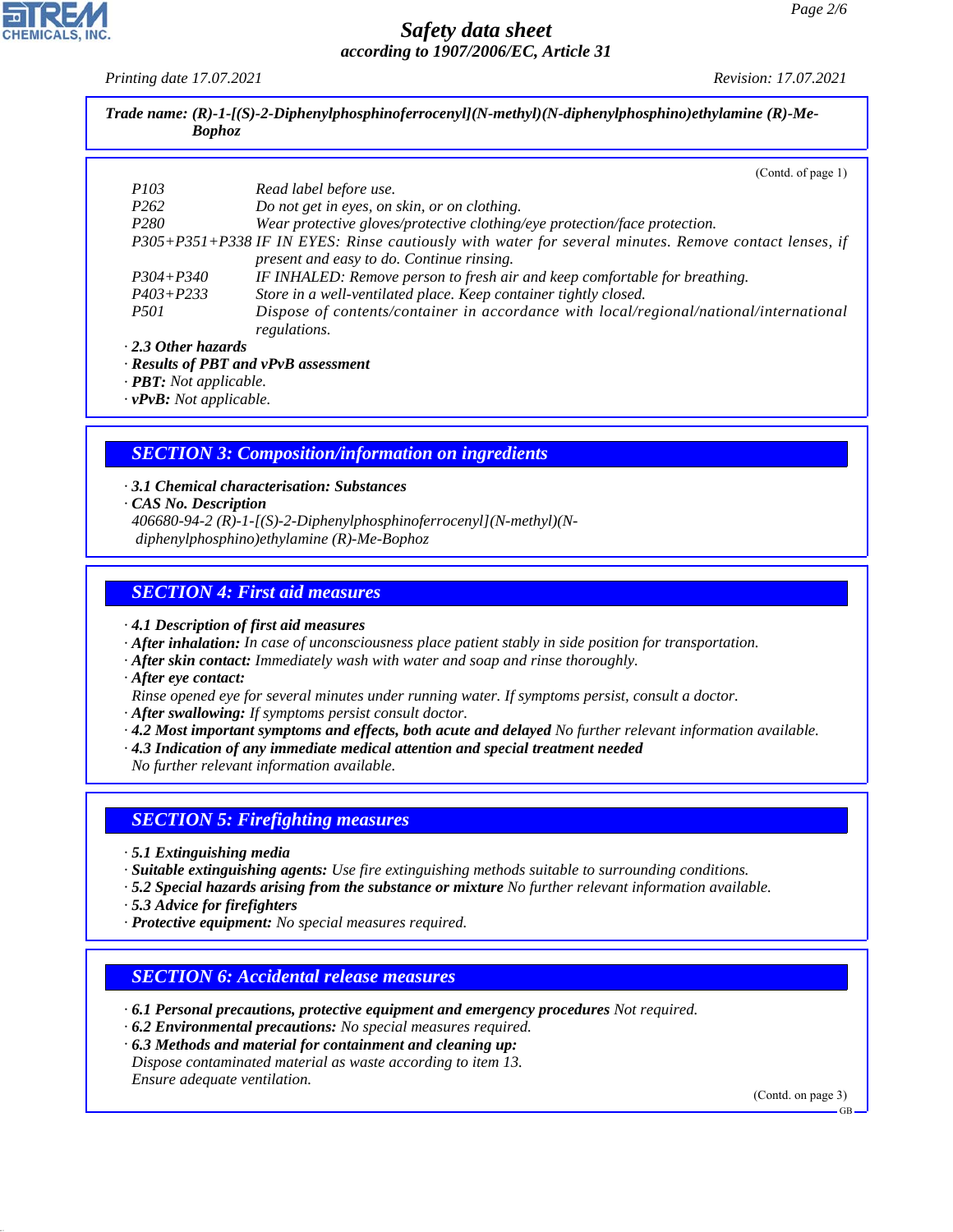*Printing date 17.07.2021 Revision: 17.07.2021*

*Trade name: (R)-1-[(S)-2-Diphenylphosphinoferrocenyl](N-methyl)(N-diphenylphosphino)ethylamine (R)-Me-Bophoz*

(Contd. of page 2)

#### *· 6.4 Reference to other sections*

*See Section 7 for information on safe handling.*

*See Section 8 for information on personal protection equipment.*

*See Section 13 for disposal information.*

## *SECTION 7: Handling and storage*

*· 7.1 Precautions for safe handling No special precautions are necessary if used correctly. · Information about fire - and explosion protection: No special measures required.*

- *· 7.2 Conditions for safe storage, including any incompatibilities*
- *· Storage:*

*· Requirements to be met by storerooms and receptacles: No special requirements.*

*· Information about storage in one common storage facility: Not required.*

*· Further information about storage conditions: Keep container tightly sealed.*

*· 7.3 Specific end use(s) No further relevant information available.*

#### *SECTION 8: Exposure controls/personal protection*

*· Additional information about design of technical facilities: No further data; see item 7.*

- *· 8.1 Control parameters*
- *· Ingredients with limit values that require monitoring at the workplace: Not required.*
- *· Additional information: The lists valid during the making were used as basis.*
- *· 8.2 Exposure controls*
- *· Personal protective equipment:*
- *· General protective and hygienic measures: Keep away from foodstuffs, beverages and feed. Immediately remove all soiled and contaminated clothing Wash hands before breaks and at the end of work. Avoid contact with the eyes and skin.*

*· Respiratory protection:*

*In case of brief exposure or low pollution use respiratory filter device. In case of intensive or longer exposure use self-contained respiratory protective device.*

*· Protection of hands:*



44.1.1

\_S*Protective gloves*

*The glove material has to be impermeable and resistant to the product/ the substance/ the preparation. Due to missing tests no recommendation to the glove material can be given for the product/ the preparation/ the chemical mixture.*

*Selection of the glove material on consideration of the penetration times, rates of diffusion and the degradation · Material of gloves*

*The selection of the suitable gloves does not only depend on the material, but also on further marks of quality and varies from manufacturer to manufacturer.*

#### *· Penetration time of glove material*

*The exact break through time has to be found out by the manufacturer of the protective gloves and has to be observed.*

(Contd. on page 4)

GB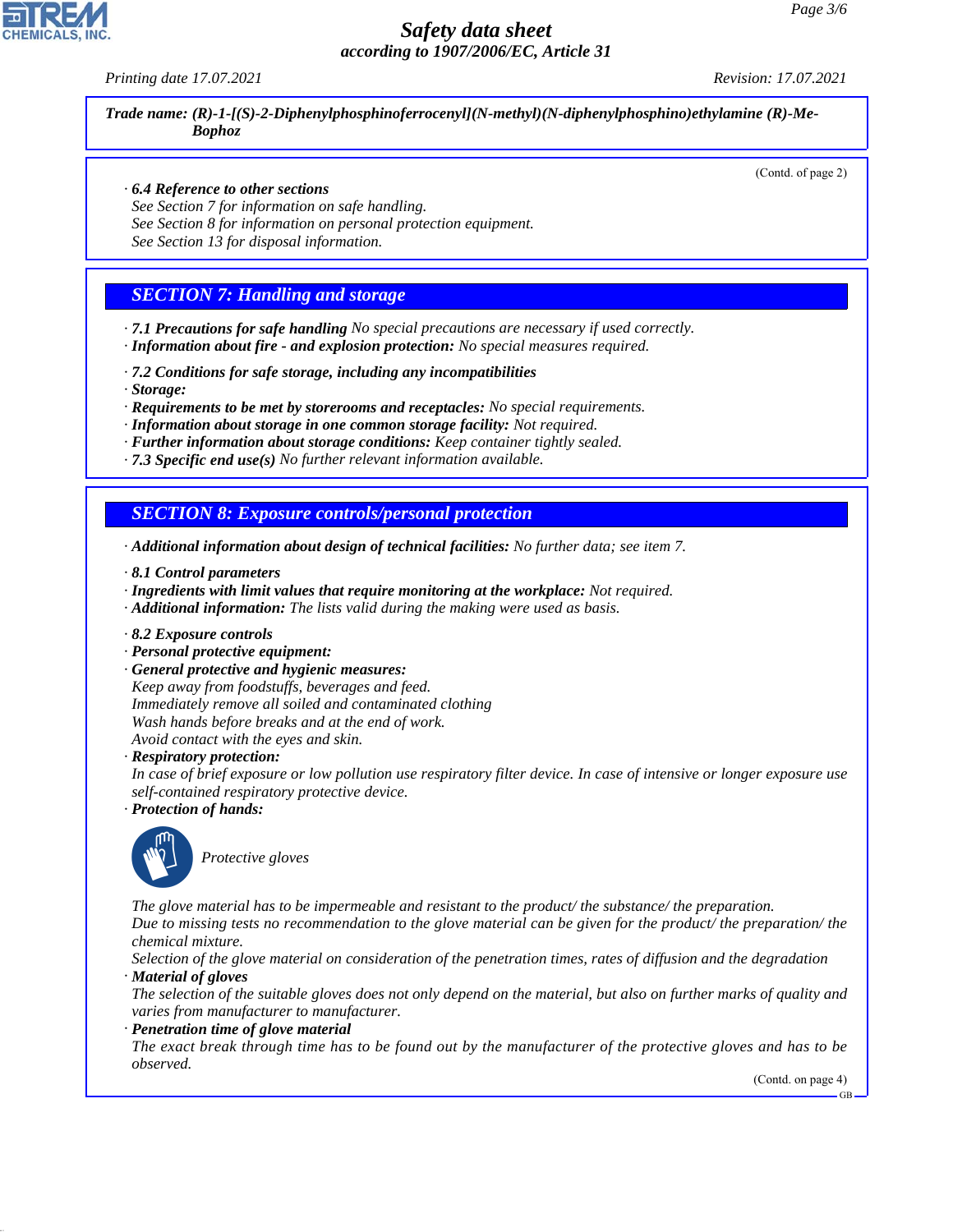*Printing date 17.07.2021 Revision: 17.07.2021*

CHEMICALS, INC.

44.1.1

|                                                             |                                               | (Contd. of page 3) |
|-------------------------------------------------------------|-----------------------------------------------|--------------------|
| $\cdot$ Eye protection:                                     |                                               |                    |
|                                                             |                                               |                    |
| Tightly sealed goggles                                      |                                               |                    |
| · 9.1 Information on basic physical and chemical properties |                                               |                    |
| <b>General Information</b>                                  |                                               |                    |
| $\cdot$ Appearance:                                         |                                               |                    |
| Form:                                                       | Solid                                         |                    |
| Colour:<br>$\cdot$ Odour:                                   | Yellow<br><b>Odourless</b>                    |                    |
| · Odour threshold:                                          | Not determined.                               |                    |
| $\cdot$ pH-value:                                           | Not applicable.                               |                    |
|                                                             |                                               |                    |
| · Change in condition<br>Melting point/freezing point:      | Undetermined.                                 |                    |
| Initial boiling point and boiling range: Undetermined.      |                                               |                    |
| · Flash point:                                              | Not applicable.                               |                    |
| · Flammability (solid, gas):                                | Not determined.                               |                    |
| · Ignition temperature:                                     |                                               |                    |
| <b>Decomposition temperature:</b>                           | Not determined.                               |                    |
| · Auto-ignition temperature:                                | Not determined.                               |                    |
| · Explosive properties:                                     | Product does not present an explosion hazard. |                    |
| · Explosion limits:                                         |                                               |                    |
| Lower:                                                      | Not determined.                               |                    |
| <b>Upper:</b>                                               | Not determined.                               |                    |
| · Vapour pressure:                                          | Not applicable.                               |                    |
| $\cdot$ Density:                                            | Not determined.                               |                    |
| · Relative density                                          | Not determined.                               |                    |
| · Vapour density                                            | Not applicable.                               |                    |
| · Evaporation rate                                          | Not applicable.                               |                    |
| · Solubility in / Miscibility with                          |                                               |                    |
| water:                                                      | Insoluble.                                    |                    |
| · Partition coefficient: n-octanol/water:                   | Not determined.                               |                    |
| · Viscosity:                                                |                                               |                    |
| Dynamic:                                                    | Not applicable.                               |                    |
| Kinematic:                                                  | Not applicable.                               |                    |
| · Solvent content:                                          |                                               |                    |
| <b>Organic solvents:</b>                                    | $0.0\%$                                       |                    |
| $VOC$ (EC)                                                  | $0.00\%$                                      |                    |
| Solids content:                                             | 100.0%                                        |                    |
| .9.2 Other information                                      | No further relevant information available.    |                    |

(Contd. on page 5)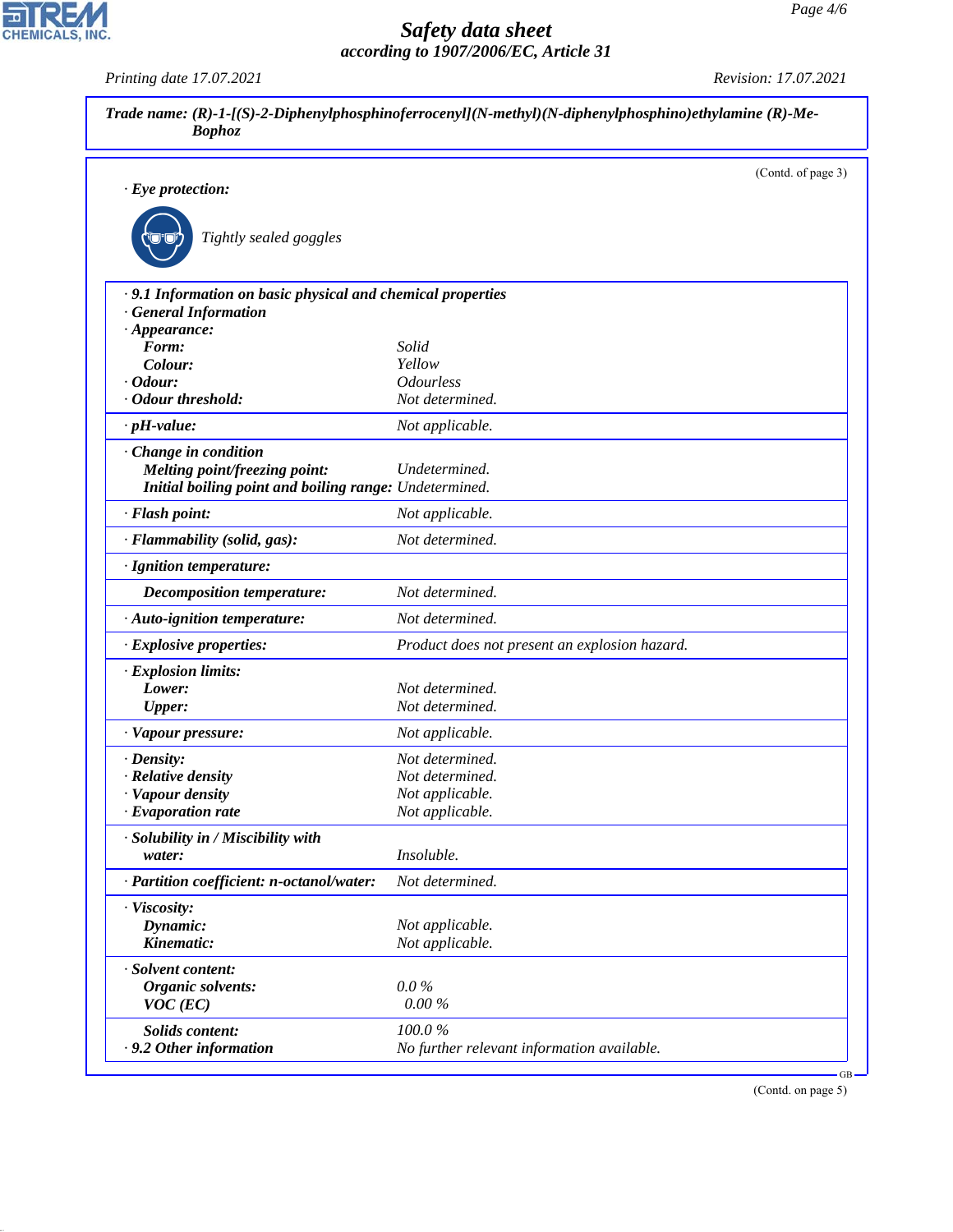*Printing date 17.07.2021 Revision: 17.07.2021*

*Trade name: (R)-1-[(S)-2-Diphenylphosphinoferrocenyl](N-methyl)(N-diphenylphosphino)ethylamine (R)-Me-Bophoz*

(Contd. of page 4)

## *SECTION 10: Stability and reactivity*

- *· 10.1 Reactivity No further relevant information available.*
- *· 10.2 Chemical stability*
- *· Thermal decomposition / conditions to be avoided: No decomposition if used according to specifications.*
- *· 10.3 Possibility of hazardous reactions No dangerous reactions known.*
- *· 10.4 Conditions to avoid No further relevant information available.*
- *· 10.5 Incompatible materials: No further relevant information available.*
- *· 10.6 Hazardous decomposition products: No dangerous decomposition products known.*

#### *SECTION 11: Toxicological information*

- *· 11.1 Information on toxicological effects*
- *· Acute toxicity Based on available data, the classification criteria are not met.*
- *· Primary irritant effect:*
- *· Skin corrosion/irritation*
- *Causes skin irritation.*
- *· Serious eye damage/irritation*
- *Causes serious eye irritation.*
- *· Respiratory or skin sensitisation Based on available data, the classification criteria are not met.*
- *· CMR effects (carcinogenity, mutagenicity and toxicity for reproduction)*
- *· Germ cell mutagenicity Based on available data, the classification criteria are not met.*
- *· Carcinogenicity Based on available data, the classification criteria are not met.*
- *· Reproductive toxicity Based on available data, the classification criteria are not met.*
- *· STOT-single exposure*
- *May cause respiratory irritation.*
- *· STOT-repeated exposure Based on available data, the classification criteria are not met.*
- *· Aspiration hazard Based on available data, the classification criteria are not met.*

# *SECTION 12: Ecological information*

*· 12.1 Toxicity*

- *· Aquatic toxicity: No further relevant information available.*
- *· 12.2 Persistence and degradability No further relevant information available.*
- *· 12.3 Bioaccumulative potential No further relevant information available.*
- *· 12.4 Mobility in soil No further relevant information available.*
- *· Additional ecological information:*
- *· General notes: Not known to be hazardous to water.*
- *· 12.5 Results of PBT and vPvB assessment*
- *· PBT: Not applicable.*
- *· vPvB: Not applicable.*
- *· 12.6 Other adverse effects No further relevant information available.*

#### *SECTION 13: Disposal considerations*

- *· 13.1 Waste treatment methods*
- *· Recommendation*

44.1.1

*Must not be disposed together with household garbage. Do not allow product to reach sewage system.*

GB